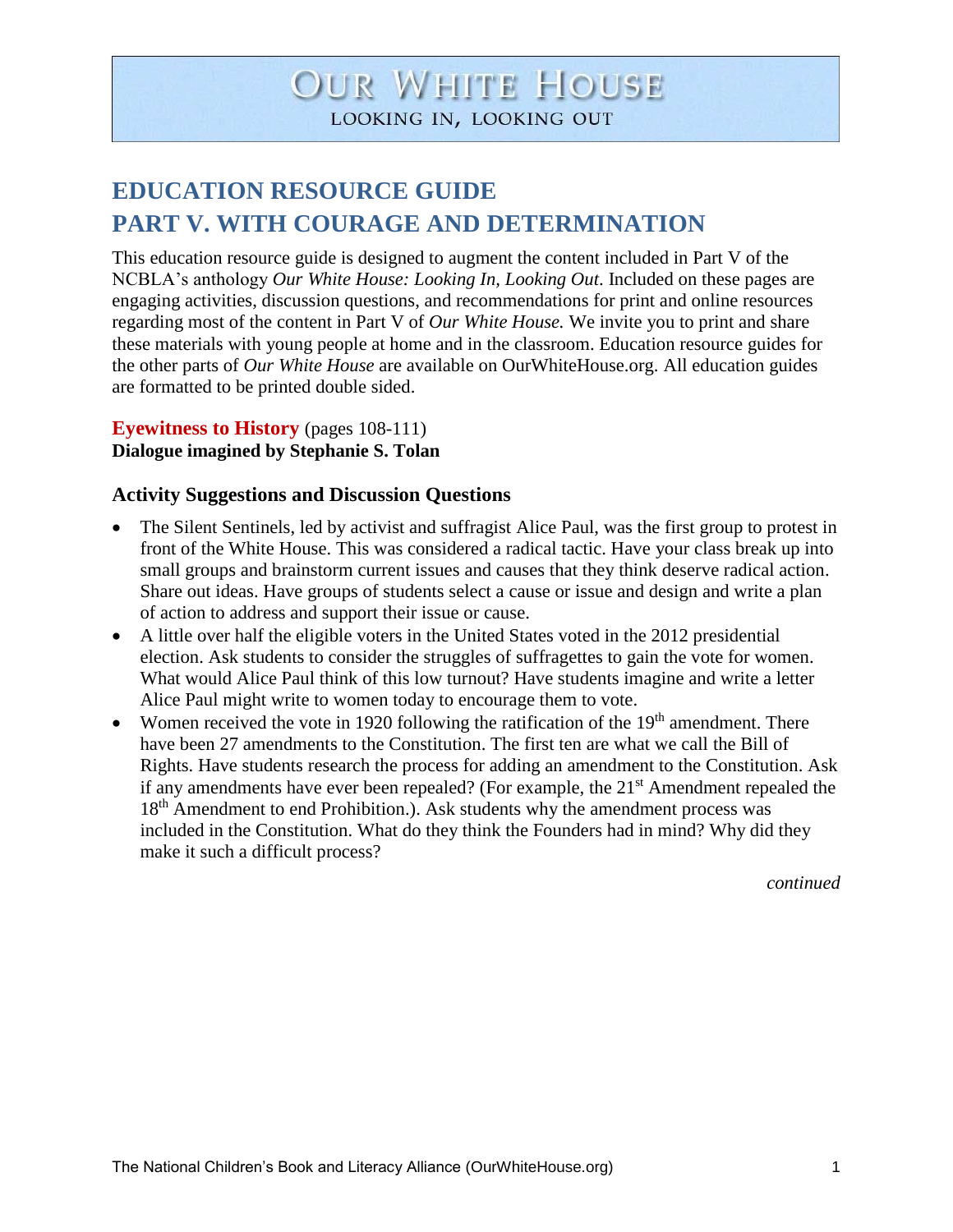# **Read and Learn MORE**

#### **Online Resources**

- Includes links to *Failure is Impossible*, a play that students can perform that dramatizes the debate for women's suffrage: <https://www.archives.gov/education/lessons/woman-suffrage/>
- Have students read the original document of the resolution for a woman's suffrage amendment: <https://www.archives.gov/education/lessons/woman-suffrage/resolution.html>
- A two-week unit on the Women's Suffrage Movement: <http://www.loc.gov/teachers/classroommaterials/lessons/women-rights/>
- Read a short biography of Alice Paul. Includes links to other resources: <https://www.nwhm.org/education-resources/biography/biographies/alice-paul/>

#### **Books on Women's Suffrage**

*Elizabeth Leads the Way, Elizabeth Cady Stanton and the Right to Vote* by Tanya Lee Stone (grades 1-4)

*I Could Do That! Esther Morris Gets Women to Vote* by Linda White (grades 2-4)

*With Courage and Cloth, Winning the Fight for a Woman's Right to Vote* by Ann Bausem (grades 7 and up)

*You Want Women to Vote, Lizzie Stanton?* by Jean Fritz (grades 3-6)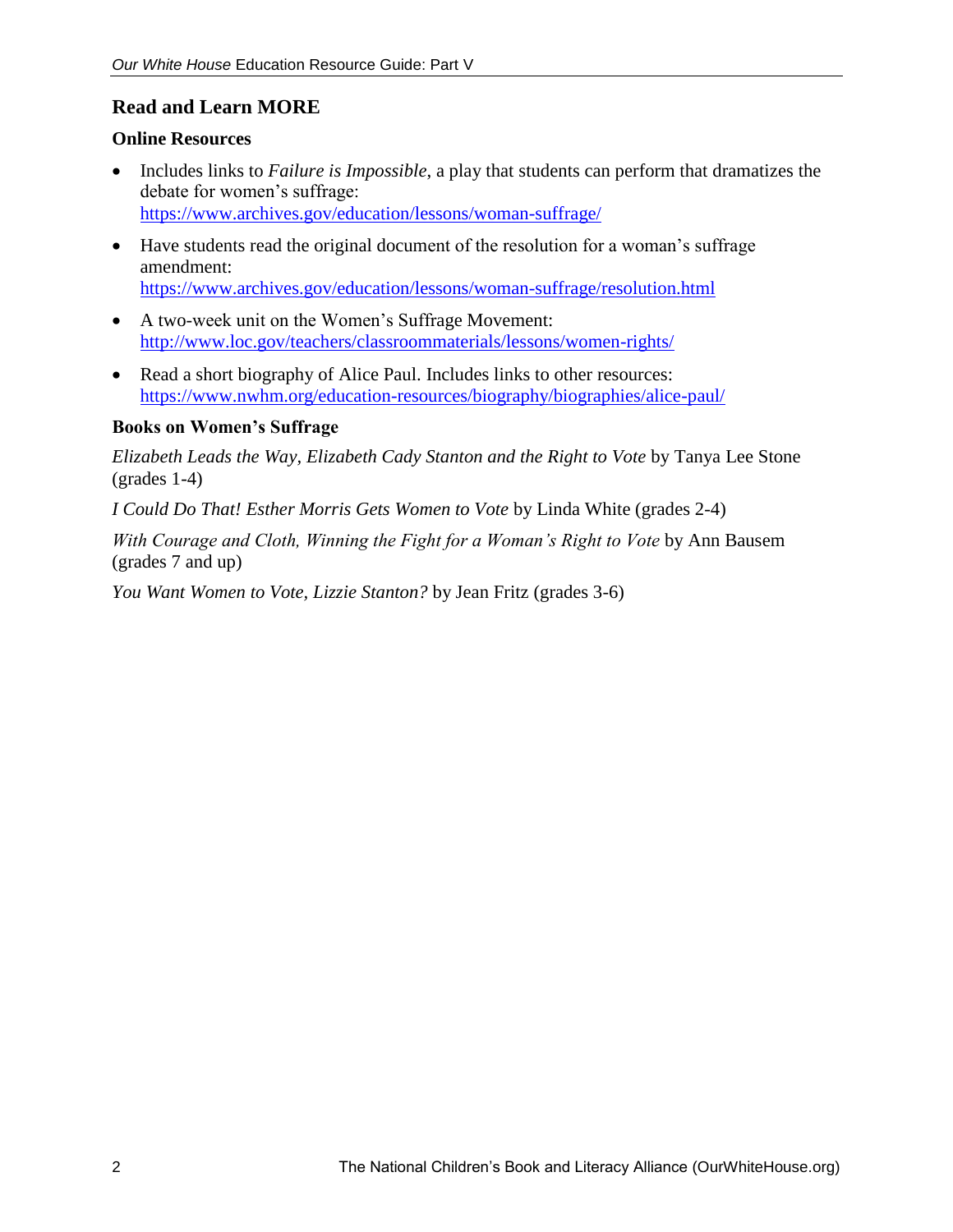# **Woodrow Wilson's Work Without End** (pages 112-115) **story by Jeannine Atkins, illustrated by Jerry Pinkney**

# **Activity Suggestions and Discussion Questions**

- In this narrative Jeannine Atkins describes the struggles Woodrow Wilson endured as president. Ask students why they think Wilson cried after he announced the United States would enter World War I although Congress cheered. What sacrifices did Americans make during the war?
- Explain to students that the decisions and crises the president must address are the most challenging because cabinet members, governors, and other divisions of government take care of secondary issues. The toughest problems are the ones that make it to the president's desk. Have students brainstorm all the current events that the sitting president is now dealing with. Brainstorm a list of the qualities necessary in a president. Refer to "Help Wanted: [President of the United States"](http://ourwhitehouse.org/help-wanted-president-of-the-united-states/) on OurWhiteHouse.org for a detailed discussion of the qualifications and desirable qualities in a president.
- Wilson traveled the country in support of the League of Nations. The majority of Americans was opposed to Congress voting to join the League. Woodrow Wilson was saddened by his own country's rejection of his attempt at assuring peace in the world. He was awarded the Nobel Peace Prize in 1920 by the international community. Explain to students that in the beginning of the 20th century, with the development of multiple technological innovations and rapid travel, the world had grown smaller and weapons (such as gas warfare, submarines, and warplanes) had grown far deadlier. Despite these changes, isolationism was rampant in the United States. Americans did not feel that Europe's problems were their problems. Have students break up into groups and brainstorm ways in which the world has become even smaller in the 21st century. Share ideas and discuss the pros and cons of isolationism.

# **Read and Learn MORE**

#### **Online Resources**

- Students can explore background information about Woodrow Wilson: [http://www.woodrowwilson.org](http://www.woodrowwilson.org/)
- Extensive lesson plans for grades 1-12 developed for the exhibition: *The American Presidency: A Glorious Burden:* <http://americanhistory.si.edu/presidency/5a3.html>
- Edith Wilson was called the secret president after Woodrow Wilson suffered a stroke. Read a short biography: <https://www.whitehouse.gov/1600/first-ladies/edithwilson>

#### **Books**

*Archie's War: My Scrapbook of the First World War, 1914-1918* by Marcia Williams (grades 3-7)

*A Brave Soldier* by Nicolas Debon (grades 2-5)

*The War to End All Wars: World War 1* by Russell Freedman (grades 6-9)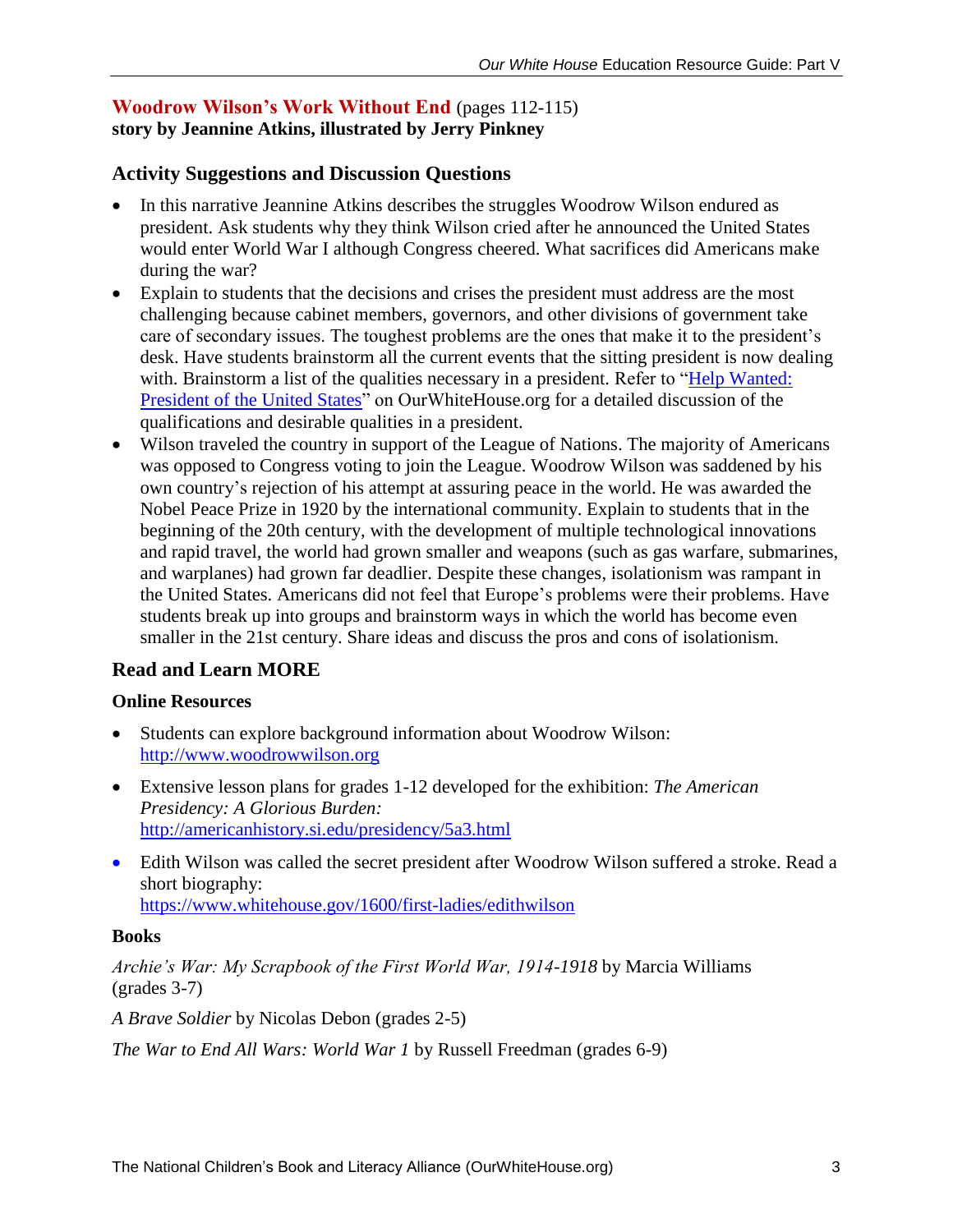# **Hoover's One Term** (pages 116-119) **by Matt Phelan**

## **Activity Suggestions and Discussion Questions**

- Have students study the illustrations in "Hoover's One Term." Ask how President Hoover is depicted. How are the apple sellers depicted? Why did the artist show Hoover throwing the apple core in the wastebasket and the apple seller throwing the apple to the young boy? What comparisons does this repeated action draw? This discussion can lead to a study of the power of political cartoons. Have students bring in cartoons from newspapers and present their analysis.
- After he organized relief programs for starving survivors of World War I in Europe, Herbert Hoover became known as "The Great Humanitarian." Have students read this overview: [http://www.digitalhistory.uh.edu/disp\\_textbook.cfm?smtID=2&psid=3436](http://www.digitalhistory.uh.edu/disp_textbook.cfm?smtID=2&psid=3436) Discuss Hoover's conflicting reputation and how Matt Phelan's depiction of Hoover as cold and heartless perpetuates the negatives. Is it deserved? Should a person's political ideology define their personality? Have students research Hoover's life. Create a chart of pros and cons. Is his reputation deserved?
- Explain to students that most presidents are concerned about their legacy. Ask students to think about their own legacy. What goals might they have for their own personal legacies? How much control do they have over their legacies? Do legacies represent the truth of a person's life? How might legacies change over time?
- Have students write a short biography of themselves, imagining their life's work fifty years from today. They should include personal and professional accomplishments. An alternative project would be to record a 60-second video describing their legacy similar to the video below about Herbert Hoover.

# **Read and Learn MORE**

#### **Online Resources**

- Two historians present a very different picture of Hoover—as a generous and sensitive man: <http://www.archives.gov/publications/prologue/2004/summer/hoover-1.html>
- This 60-second video is a succinct presentation of the positives and negatives of Hoover's career: [http://www.pbslearningmedia.org/resource/178f658b-67b7-41b8-ba53-](http://www.pbslearningmedia.org/resource/178f658b-67b7-41b8-ba53-55f6d62ba2a7/herbert-hoover-60-second-presidents/) [55f6d62ba2a7/herbert-hoover-60-second-presidents/](http://www.pbslearningmedia.org/resource/178f658b-67b7-41b8-ba53-55f6d62ba2a7/herbert-hoover-60-second-presidents/)

#### **Books**

*The Mighty Miss Malone* by Christopher Paul Curtis (grades 5-8)

*Six Days in October: The Stock Market Crash of 1929* by Karen Blumenthal (grades 7-12)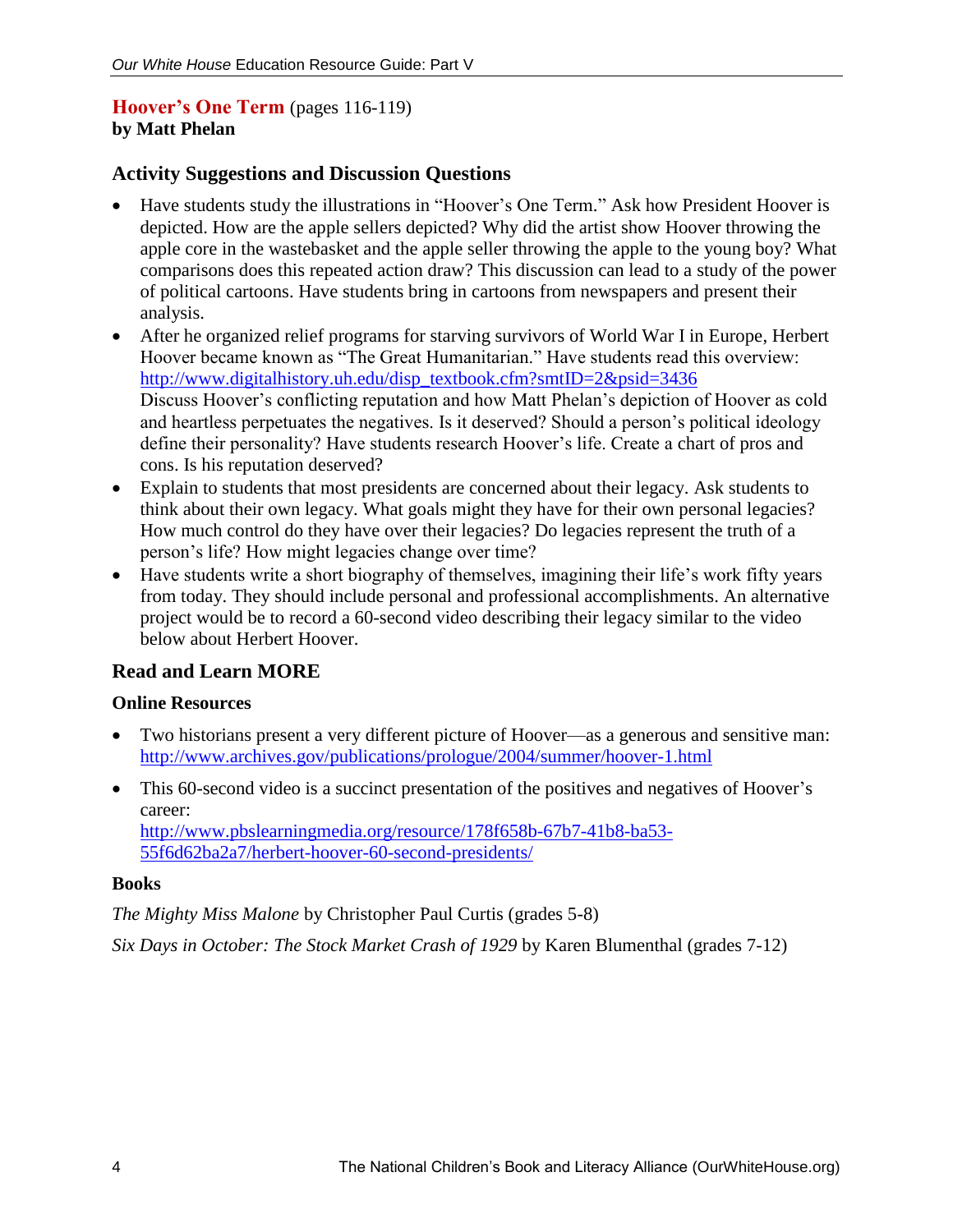# **A Rainmaker in the White House** (pages 120-121)

# **by Michael Cooper**

## **Activity Suggestions and Discussion Questions**

- Have students read this section and ask whether they think Roosevelt brought rain to the Great Plains. How did this coincidence add to his reputation? Have students brainstorm other events that might impact a politician's career, both good and bad.
- Ask students to debate whether the government has an obligation to step in during a crisis like the Dust Bowl. Much of the soil erosion was due to poor farming practices. Should the government regulate this behavior to prevent soil depletion? Discuss.
- Drought is now a concern in parts of the American West and other parts of the world. Australia has been stricken by drought for many years now. Scientists are concerned that Global Warming is impacting weather patterns. Do governments have a responsibility to limit the use of fossil fuels? Should they force citizens to reduce their carbon footprints? Discuss.

# **Read and Learn MORE**

#### **Online Resources**

- Have students watch the PBS Documentary *Surviving the Dustbowl*. The teacher's guide is at the following link: [http://www.pbs.org/wgbh/americanexperience/features/teachers-resources/dustbowl-teacher](http://www.pbs.org/wgbh/americanexperience/features/teachers-resources/dustbowl-teacher-resource/)[resource/](http://www.pbs.org/wgbh/americanexperience/features/teachers-resources/dustbowl-teacher-resource/)
- A day-by-day research tool and many other resources on FDR for student use: <https://fdrlibrary.org/resources-for-students>
- Resources for teaching about FDR, the Great Depression, and WWII: <https://fdrlibrary.org/curriculum-guides>

#### **Books**

*Dust to Eat: Drought and Depression in the 1930's* by Michael Cooper (grades 6 and up)

*The Great American Dust Bowl* by Don Brown (grades 5 and up)

*Out of the Dust* by Karen Hesse (grades 4 and up)

*The Storm in the Barn* by Matt Phelan (grades 5 and up)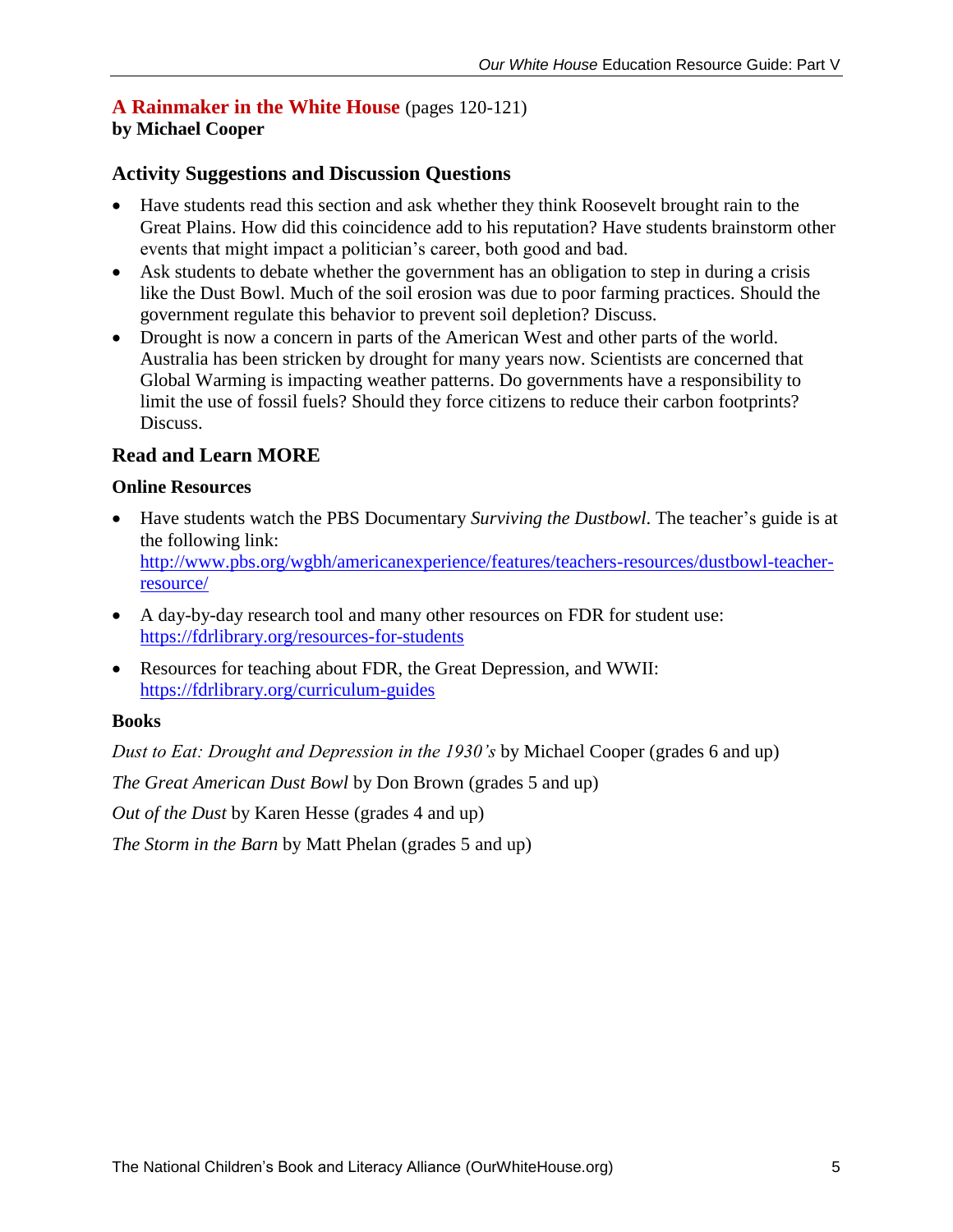# **The Four Freedoms** (pages 123-131)

## *From Franklin D. Roosevelt's Address to Congress, January 6, 1941* **illustrated by Calef Brown, Peter Sis, Ed Young, and Stephen Alcorn**

#### **Activity Suggestions and Discussion Questions**

- Read aloud "The Four Freedoms" speech excerpt to students. In pairs have them look at the illustrations and critique:
	- $\triangleright$  How well has each illustrator depicted each freedom?
	- Have students identify each Freedom of Speech Calef Brown illustrated.
	- Ask what religions Peter Sis depicts in Freedom of Religion. Are there any women in the illustration? Encourage students to research world religions in order to help understand Sis's illustrations.
	- $\triangleright$  How does Stephen Alcorn's illustration of Freedom from Fear depict this freedom? Ask students how far they think the world has come in reaching this goal both nationally and internationally. List on the board the positives and negatives.
- Discuss symbolism in the art in this section.
- In small groups have students illustrate the Four Freedoms themselves.

## **Read and Learn MORE**

#### **Online Resources**

- A day-by-day research tool and many other resources on FDR for student use: <https://fdrlibrary.org/resources-for-students>
- Resources for teaching about FDR, the Great Depression, and WWII: <https://fdrlibrary.org/curriculum-guides>
- Recording of FDR's "Four Freedoms" speech: <https://www.youtube.com/watch?v=5iHKtrirjlY>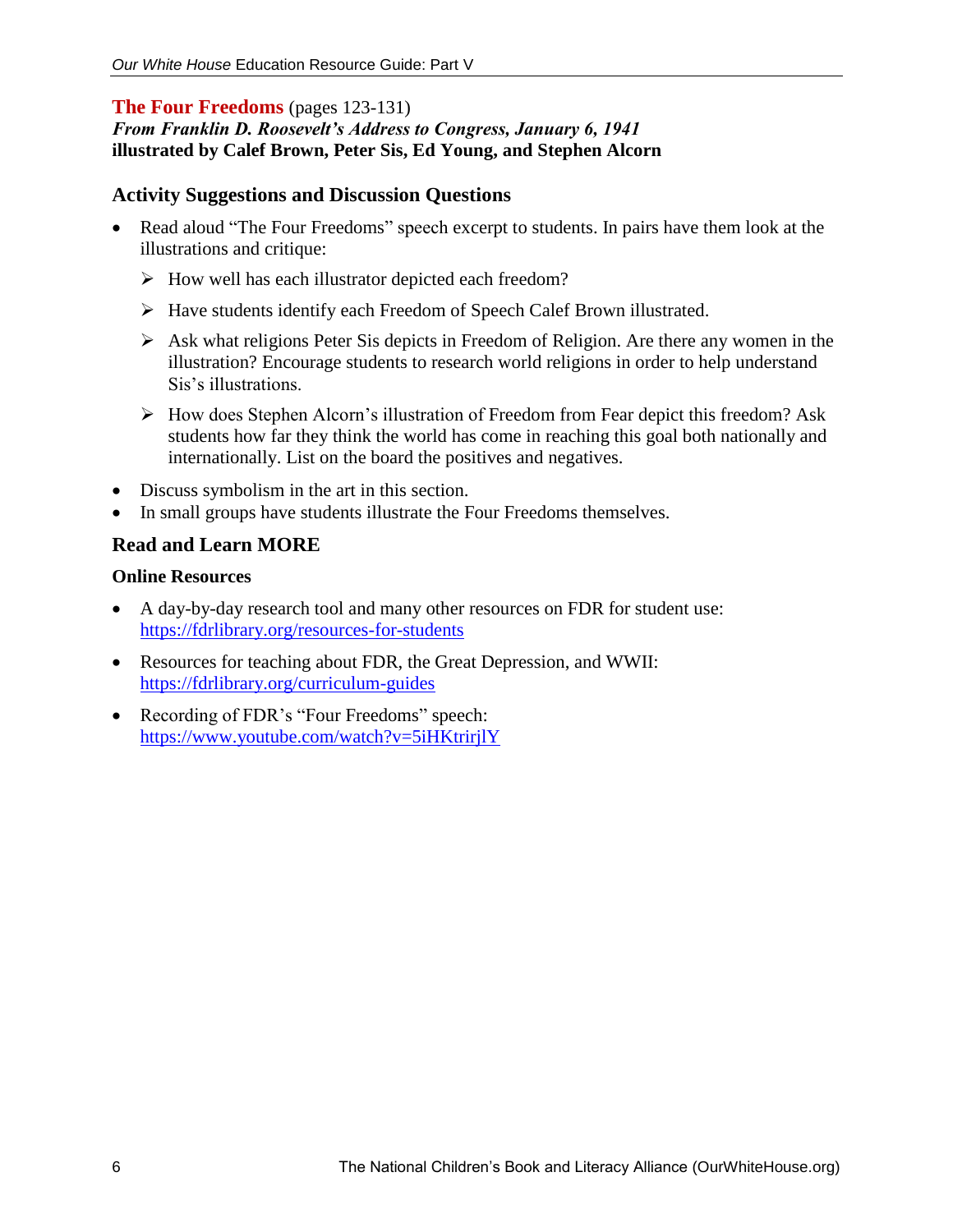### **Hands** (pages 132-137) **short story by Patricia MacLachlan, illustrated by P.J. Lynch**

# **Activity Suggestions and Discussion Questions**

- The Great Depression impacted millions of people. Ask students how MacLachlan's story of one young girl and her cat communicates the idea of human rights. How does the author generate such emotional power? Ask what their impression is of Eleanor Roosevelt. What do Eleanor Roosevelt's hands represent in the story?
- The White House is called the people's house in the story. Ask students what this means to them—how is the White House the people's house? Have them break into small groups and brainstorm a list of adjectives describing the White House. Share and discuss.
- Have students compare and contrast MacLachlan's depiction of the Roosevelts with Matt Phelan's depiction of Herbert Hoover in "Hoover's One Term."
- In 1933 alone, Eleanor Roosevelt received 300,000 letters from children and adults. A selection of these letters is included in the book titled *Dear Mrs. Roosevelt: Letters from Children of the Great Depression* by Robert Cohen. Check out a copy of this book from your local library and encourage your students to read some of the letters. You can find a teacher's guide for using this book with students in grades 7-12 at: <http://teachinghistory.org/teaching-materials/lesson-plan-reviews/19089>

# **Read and Learn MORE**

#### **Online Resources**

- Watch the PBS video and access the teacher's guide to explore her life and work with students: [http://www.pbs.org/wgbh/americanexperience/features/teachers-resources/eleanor-teachers](http://www.pbs.org/wgbh/americanexperience/features/teachers-resources/eleanor-teachers-guide/)[guide/](http://www.pbs.org/wgbh/americanexperience/features/teachers-resources/eleanor-teachers-guide/)
- A day-by-day research tool and many other resources on FDR for student use: <https://fdrlibrary.org/resources-for-students>
- Resources for teaching about FDR, the Great Depression, and WWII: <https://fdrlibrary.org/curriculum-guides>

#### **Books**

*Children of the Great Depression* by Russell Freedman (grades 4-8)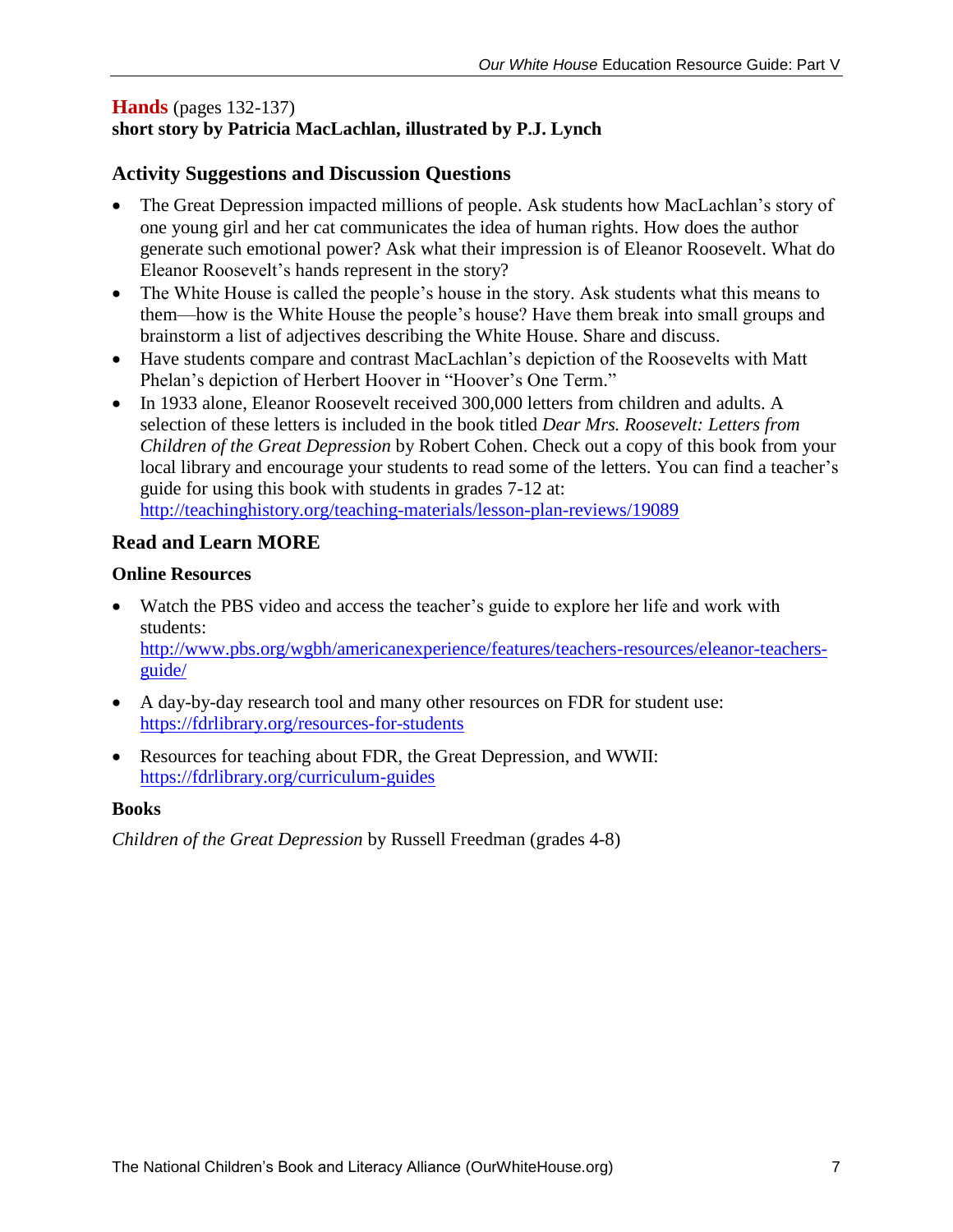# **A Perfect Image** (pages 138-140)

# **by Linda Sue Park, illustrated by St**é**phane Jorisch**

# **Activity Suggestions and Discussion Questions**

- Whether a particular behavior is deemed "dignified" or not varies according to the community or country's culture. Ask students to look up the meaning of "dignified," then discuss why they think that Korean politicians in 1948 might have found President Truman playing the piano undignified. Ask students the following additional questions:
	- $\triangleright$  What sorts of presidential behavior are undignified for an American president now?
	- $\triangleright$  What kind of power or prestige is gained from acting dignified?
	- $\triangleright$  How is power or prestige lost due to what is deemed in some circles as undignified? Who decides? Discuss.
- In what way is the image of Ms. Park's parents and Mrs. Putin talking in the White House the perfect image? How does it represent America at its best? What other pairs of people would make a perfect image in the White House?
- Many musicians have played in the White House. Have students research musicians throughout the history of the White House who have performed there.

# **Read and Learn MORE**

# **Online Resources**

- Have students research Pete the White House Squirrel: <http://www.loc.gov/pictures/item/hec2013012513/>
- The following link is a great site for studying the politics of change. When Truman wanted to add a balcony to the White House, there was an uproar. The political cartoons of the day are especially interesting. Change doesn't come easy! [http://www.trumanlibrary.org/whistlestop/qq/ds2\\_1.htm](http://www.trumanlibrary.org/whistlestop/qq/ds2_1.htm)
- This is a famous photo of actress Lauren Bacall sitting on the piano while Vice President Truman plays. Use this to discuss "dignity." <https://www.trumanlibrary.org/photographs/view.php?id=34769>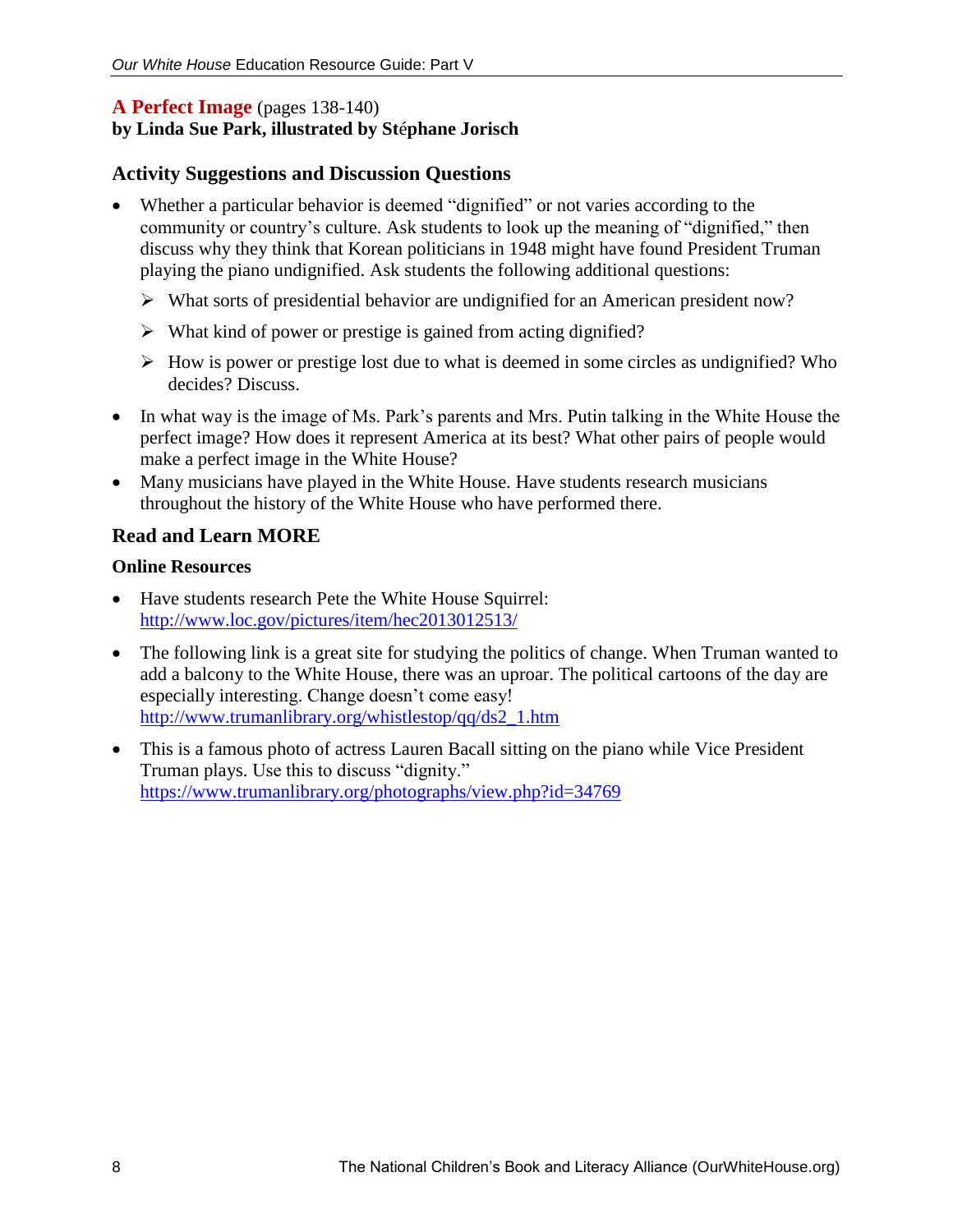#### **A Note for the President** (pages 141-143) **by Jerry Spinelli, illustrated by Terry Widener**

# **Activity Suggestions and Discussion Questions**

- Spinelli's story is a very personal one. Ask students why they think he wasn't disappointed about not getting the basketball net. Why was he sure President Truman received the note? The tall sentinel was very respectful of Spinelli as a young boy. What impression did this make on him?
- Have students break into small groups and generate a list of problems in their lives that need fixing by their schools, towns, states, federal government. Have them research who they would contact to solve the problems…what agencies of government or organizations in the private sector? Share out with whole class and identify a problem they all agree they want to work on. Students can start a letter writing campaign or mobilize in some other way to solve the problem.
- Truman is famous for the sign on his desk saying "The buck stops here." Have students research chain of command and other forms of delegation. Check out this link for more information:<https://www.trumanlibrary.org/buckstop.htm>

# **The House Haunts** (pages 1448-146)

#### **by M.T. Anderson, illustrated by Mark Teague**

## **Activity Suggestions and Discussion Questions**

- Ghosts and specters are thought to haunt a building because they cannot rest. How does Anderson's light-hearted story address the great burdens of being president? Why would Lincoln be a likely ghost in the White House? What anguish did he experience as president?
- Have students research ghost stories set in the White House. Break into small groups and ask each group to present the background of each ghost and history of their hauntings. Learn more at:

https://www.whitehousehistory.org/press-room/white-house-ghost-stories

# **Read and Learn MORE**

#### **Online Resources**

The article "Knock, Knock! Whoooo's There? Spooky Stories from Children of the White [House"](http://ourwhitehouse.org/knock-knock-whoooos-there/) on OurWhiteHouse.org share stories of ghost encounters experienced by children in the White House.

#### **Books**

*Who's Haunting the Mansion: The President's Mansion and the Ghosts Who Live There* by Jeff Belanger (grades 4-8)